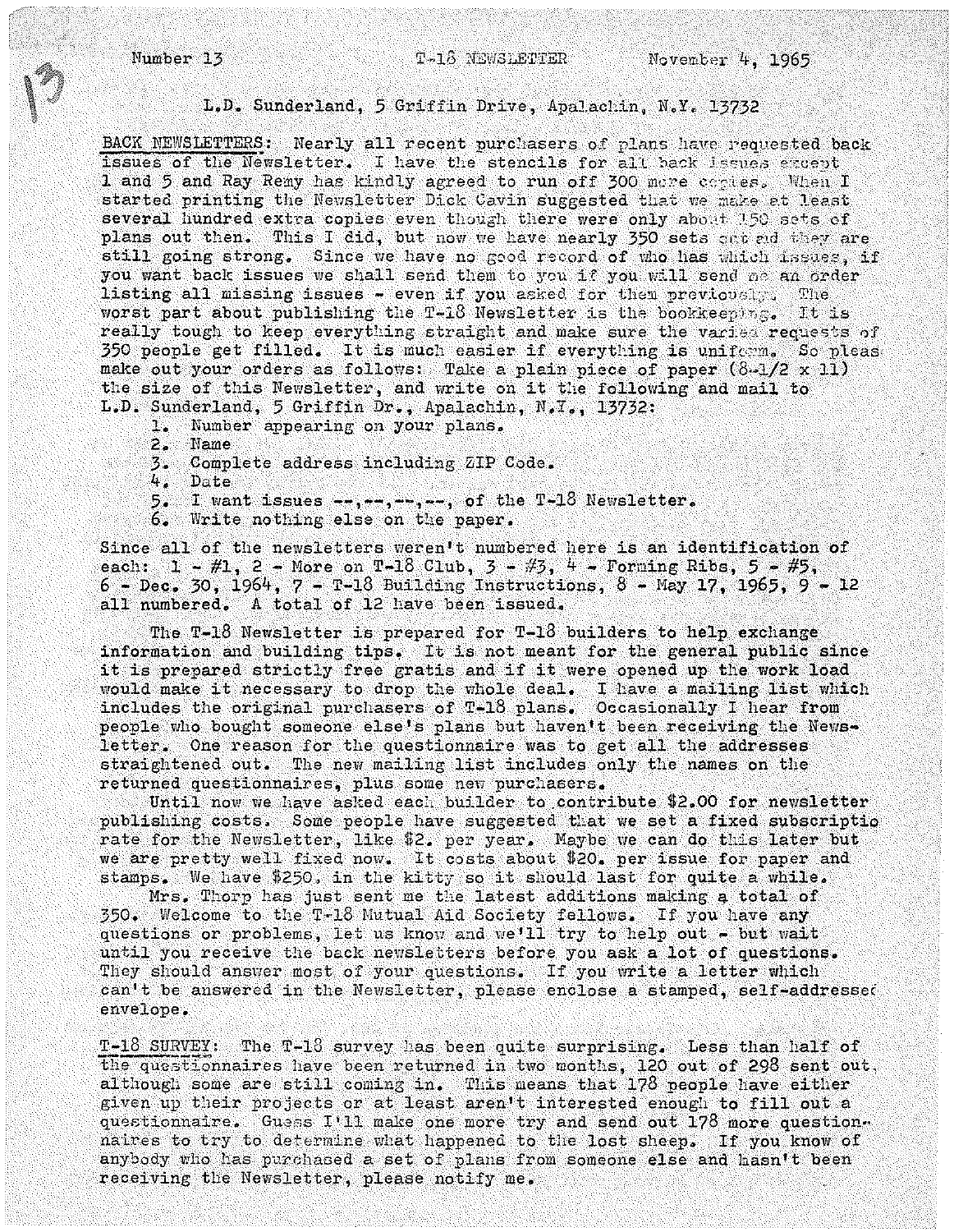assemblies. A typical comment is "This metalworking business is new to me and I can't find anyone in the local EAA chapter who knows anything about it." Many do not even know how to do the simplest operations like cut sheet metal. But this is no disgrace. I didn't know the best way to cut aluminum or even how to properly buck a rivet when I started the  $T-18$  and I had built a SkyCoupe and had been a chapter president for 5 years. So here are a few simple steps which everyone building a metal aircraft must learn.

1. Layout - In order to do a good job in laying out sheet metal parts it is essential that you have a smooth, flat work table. As a minimum, you need a  $4'$  x 12' surface because this is the size of the aluminum sheet stock used in the  $T-18$ . For this, build a wooden framework with 6 legs and place on it a  $4'$  x 12' piece of  $3/4''$  chip-board which costs about \$10. Check the ends for squareness. If it is true, you have a convenient, giant-size drafting table.

Lines can be drawn directly on aluminum sheet with a soft pencil. A pencil is ok until you need to mark a  $lim_{n\to\infty}$  accurately for cutting. Then you must use a scriber. This is a pointed instrument that can be made of any good hardenable steel. But use it with extreme care. Don't ever scribe a line unless you are sure you want to cut along that line. Never leave a scribe mark in a finished part for it acts just like a mark from a glass cutter on a piece of glass and invites cracking. If you scribe a line in the wrong place, you may have to scrap the part unless it can be sanded and buffed clean.

An absolute necessity for layout work is a decimal scale, preferably at least 18 inches long. This is marked in tenths and hundredths rather than eights, sixteenths etc. You should be able to work to an accuracy of  $0.010"$ easily and even closer with a little care.

Marking dye can be used on smaller parts to help show up the scribe marks but it isn't really necessary.

You will need a straight edge at least  $4$  feet long. For this you can scout around a sheet metal shop and find a piece of scrap steel about 3 in. reast 10 inches long. This is marked in tenths and mundeutine<br>eights, sixteenths etc. You should be able to work to an acc<br>easily and even closer with a little care.<br>Marking dye can be used on smaller parts to help show up wide and preferably at least  $0.060$ " thick.<br>Perhaps the most confusing thing on the T-18 plans at first is the

dimensioning system, i.e., the use of  $W_L$ , BL, and STA instead of dimension lines and arrows. This is standard aircraft practice and has proven much superior to other means of dimensioning. To get a dimension, just subtract two numbers, so keep a pad and pencil handy. WI means water line - a vertical distance in inches from an arbitrary reference line. BL is butt line, a lateral (sideways) distance from the centerline of the fuselage and STA is station a distance measured aft of a reference point usually somewhere out ahead of the nose. Many people get upset by the fact that dimensions are given out to  $4$  places. That doesn't mean you should work that accurately  $\sim$ unless you have good eyes, but at least all the numbers add up right. Just ignore what you can't read.

• 2. Cutting Aluminum - Sheet aluminum of thicknesses below 0.040" can readily be cut with shears. The ordinary straight tin snips work alright for straight cuts, but you really should have a pair of right or left hand, preferably both, aircraft sheet metal shears. These are the "double jointed" type available everywhere. It is nearly impossible to cut sheet aluminum without somewhat deforming the edge of the cut. You can minimize this by helping to curl the metal away from the jaws of the shears with the left hand and by never closing the jaws completely. I always cut to within about 0.025" of the scribe line and then take the excess material off with a Stanley Surform Raspplane - the small type which can be held in the palm of the hand. Pull the raspplane rather than push it to prevent chatter. This tool gets my vote for the handiest tool in the shop. Cost - \$1.65. It is an absolute must.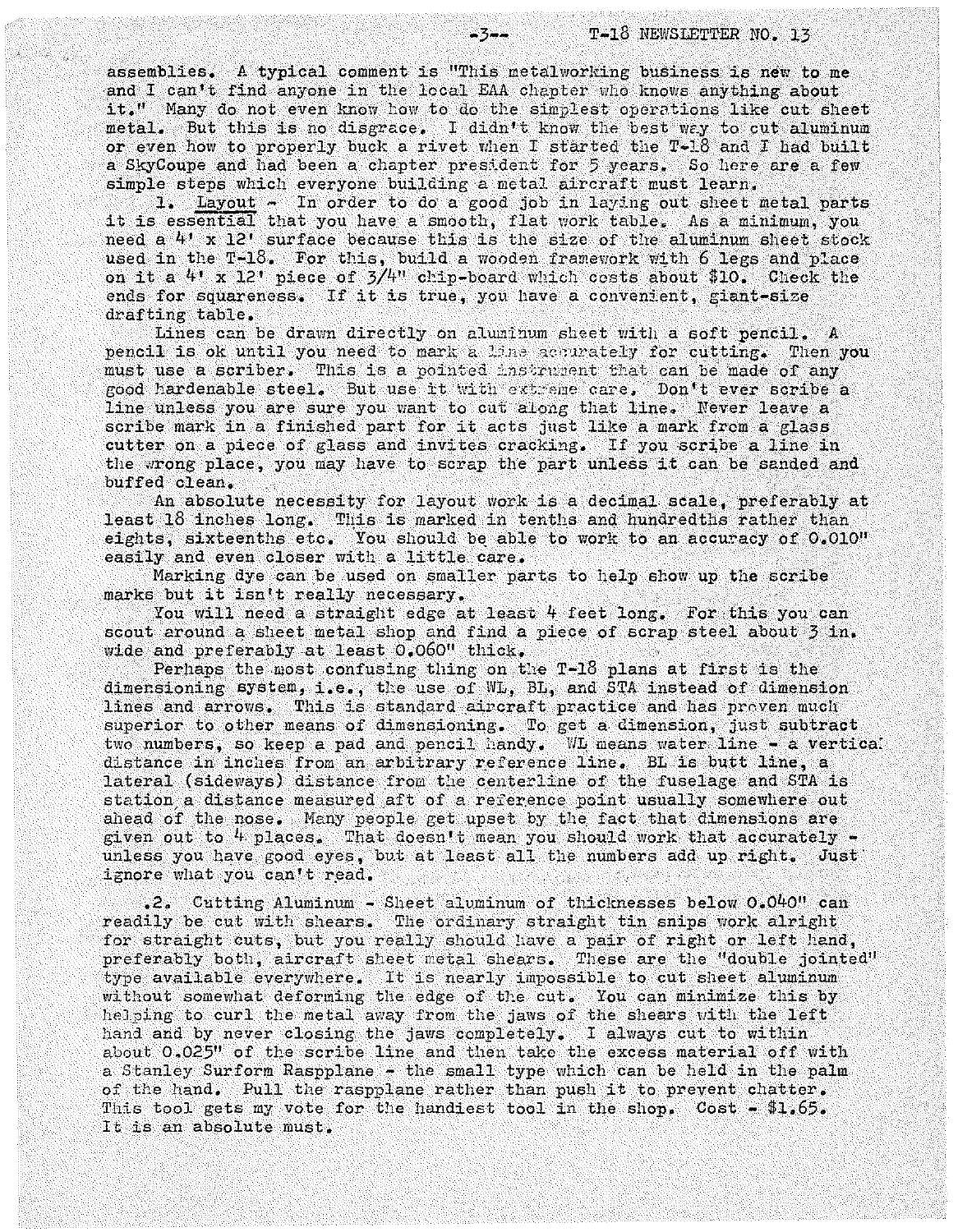$4.5$  Straightening: It is virtually impossible to form a bend with a mallet without getting some bowing. This can be taken out of flanges (which will later be riveted) with a crimping tool which slips on the jaws of vise grips like was described in a recent issue of Sport Aviation. Crimp between the rivet holes. <sup>-5</sup><br>-5--<br>T-18 Ne<br>4. <u>Straightening</u>: It is virtually impossible to form a<br>mallet without getting some bowing. This can be taken out o<br>will later be riveted) with a crimping tool which slips on the<br>grips like was described

5. Making Holes: A Whitney punch is a must for transferring all edge holes. A hand drill is used for all other holes in sheet stock, To transfer holes from templates, use a nibless Whitney punch for edge holes and transfer punch all other holes first with a nibbed Whitney punch and hammer, deepen with a center punch and then drill. Virtually every hole in a fitting which will receive a bolt must be drilled undersize and then reamed.

6. Bending Skins: To bend all leading edge radii, simply mark the center line of the bend on the outside of the skin, fold over by hand and clamp the two trailing edges in the proper position with a hoard and C clamps. Lay another board near the bend and work the bond down by pressing on the board until C clamps can be slipped on, Screw down clamps and make proper adjustments to keep the bend in the proper position.

I've just discovered that inside flanges in fuselage frames can easily be bent down to almost 90° without cracking. This gives a much stiffer frame than the  $45^{\circ}$  bend. The corners don't need to be bent down as far as the straight portions.

If you like this type of information to help you get started, let me know.

Goodyear Wheels: Here is an announcement from Sport Aero, PO Box 1394, Brunswick, Ga.: "Can get the Goodyear wheel and brake, PD 933-4 which supercedes  $-2$ , for  $$186.92$  the pair including tubeless tires spec 5W1 if I can get 32 checks for  $$186.92$  between now and Nov. 30th. These will be escrowed and returned if not enough replies by Nov. 30.

Canopies: Bob Gaede, 1702 Orlando Rd., Baltimore, Maryland, 17509 is tooling up to make canopies. He plans to spread the cost of tooling over the first 10 canopies and then give Idckbacks to the first 10 purchases if he sells more than 10. He is predicting a cost of about \$100. We wish you luck Bob. More on this as work progresses. Costs - There is an interesting variation in the predicted cost of completion of T-18's. In general, the nearer to completion a builder is, the less he expects to spend. Prices vary from \$3500. down to about \$2000. Those nearing completion who use GPU engines  $\frac{1}{2}$   $\frac{1}{2}$   $\frac{1}{2}$   $\frac{1}{2}$   $\frac{1}{2}$  for around \$2000, I spent \$1670. on the SkyCoupe with a metal prop and full electrical system. The way my costs are adding up, I predict a similar number for my T-18.

Tri-Gear Versions: Hany requests have come in for information on various modification such as retractable or tricycle gear. I have information on only two projects involving tri-gear, one a retractable version and one a fixed Cessna type. The first gear is completed and the second is only designed. If these fellows want to send me some advance information I'll publish it, otherwise you'll have to wait to see it at the fly-in,

Goodyear Brakes: Al Patton, 2131 McDowell St., Augusta, Ga. says he has a Stocit-of Goodyear Brake Units part #9521626, new in sealed cartons (made for Cessna 195) at \$20.00 per pair plus \$1. for postage. Does anyone know how these could be used on a  $T-18$ ? I'm not familiar with them.